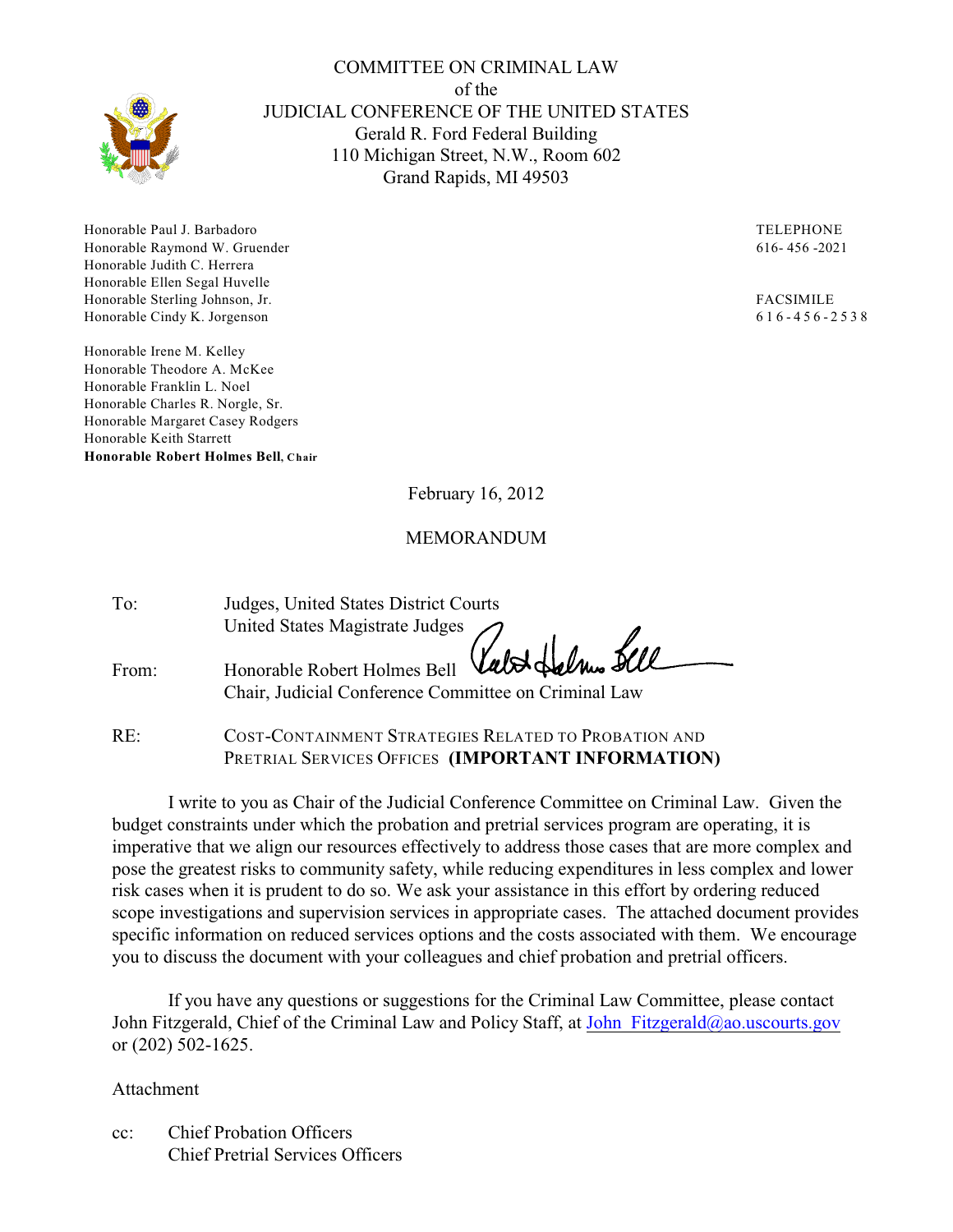## **Presentence Investigation Reports**

**Background**: Rule 32(c) states that "[t]he probation officer must conduct a presentence investigation and submit a report to the court before it imposes sentence unless . . . the court finds that the information in the record enables it to meaningfully exercise its sentencing authority under 18 U.S.C. § 3553, and the court explains its findings on the record." The rule also states, however, that "[i]f the law permits restitution, the probation officer must conduct an investigation and submit a report that contains sufficient information for the court to order restitution."

**Cost Savings Options**: Full guideline presentence reports currently cost approximately \$1,546 per report. Below are examples of options that require fewer resources, and can help expedite sentencing in certain cases.

- 1. Waiver of the Presentence Report When the court finds that the information in the record enables it to meaningfully exercise its sentencing authority under 18 U.S.C. § 3553, and when a presentence report is not otherwise required, the court may waive the presentence report. If the presentence report is waived, and the defendant has at least nine months remaining on an imprisonment sentence, the probation office will prepare a Supplemental Report to the Bureau of Prisons (BOP). This abbreviated report assists the BOP in designation and classification determinations. These reports cost approximately \$744 per report.
- 2. Modified Presentence Report In any case, the court may order the probation officer to prepare a modified presentence investigation report. These reports are designed to give the court flexibility in ordering shorter reports in appropriate cases. For example, these reports could be used in a case involving a single defendant, convicted on a single count of conviction where the defendant has no or few ties to the United States and is not exposed to a lengthy term of imprisonment or supervision (e.g., class A misdemeanors, class E felonies, cases in which the plea agreements contemplate a brief period of imprisonment or no prison at all, deportable aliens). Modified presentence investigation reports may not be suitable if the defendant has a history of violence or sexual offenses, significant ties to the country, identified risks and needs (e.g., current substance abuse or mental health issues), or significant assets, since these issues tend to have greater influence on the sentence imposed, Bureau of Prisons designation and programming, and post-conviction supervision. These reports cost approximately \$744 per report.
- 3. Expedited Sentencing Report Sometimes referred to as "worksheets," these reports may be ordered when the court waives the preparation of a presentence report and only requires that the probation office calculate the offense level and criminal history score needed to determine the guideline range. These reports do not include a narrative description of the offense or the defendant's personal history. These reports cost approximately \$335 per report.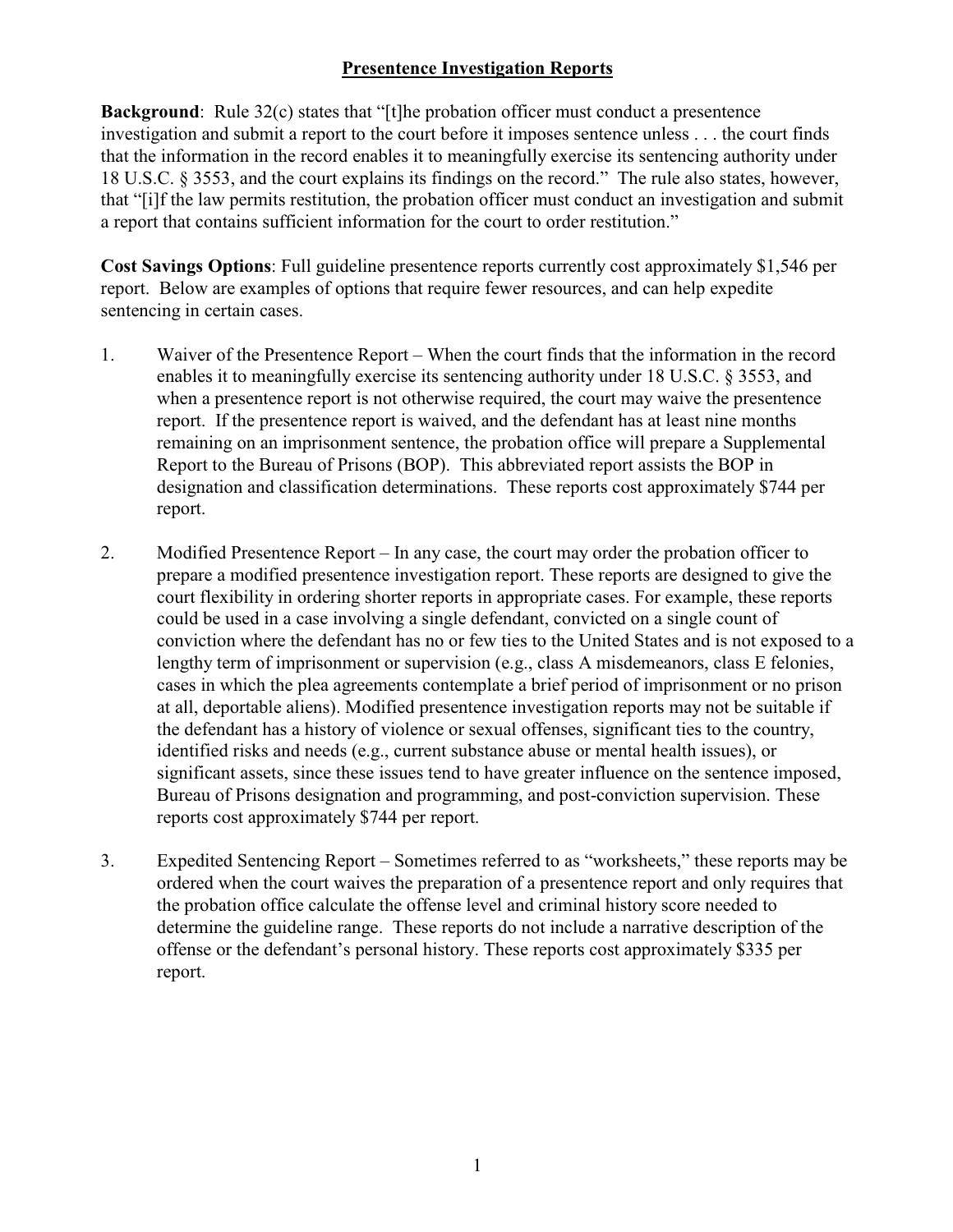# **Early Termination of Supervision**

**Background**: Under 18 U.S.C. §§ 3564(c) and 3583(e)(1), the court may terminate terms of probation in misdemeanor cases at any time and terms of supervised release or probation in felony cases after the expiration of one year of supervision if satisfied that such action is warranted by the conduct of an offender and is in the interest of justice.

**Cost Savings Options**: The average annual cost of supervision in fiscal year 2010 was approximately \$3,938 per case.<sup>1</sup> Terminating appropriate cases before they reach their full term saves resources and allows officers to focus on offenders who continue to pose the greatest risk of recidivism. The general criteria for officers in assessing whether a statutorily eligible offender should be recommended to the court as an appropriate candidate for early termination are as follows:

- 1. Stable community reintegration (e.g., residence, family, employment);
- 2. Progressive strides toward supervision objectives and in compliance with all conditions of supervision (the existence of an outstanding financial penalty *per se* does not adversely affect early termination eligibility as long as the offender has been paying in accordance with the payment plan);
- 3. No aggravated role in the offense of conviction, particularly large drug or fraud offenses;
- 4. No history of violence (e.g., sexually assaultive, predatory behavior, or domestic violence);
- 5. No recent arrests or convictions (including unresolved pending charges) or ongoing, uninterrupted patterns of criminal conduct;
- 6. No recent evidence of alcohol or drug abuse;
- 7. No recent psychiatric episodes;
- 8. No identifiable risk to the safety of any identifiable victim; and
- 9. No identifiable risk to public safety reflected in the risk assessment.

AO staff examined whether offenders whose supervision was terminated early (ET) had different recidivism rates than similar offenders who were terminated at the full completion of their supervision term (FT). Results indicated that ET cases were arrested less often, for less serious charges, and were sentenced to terms of imprisonment less often. From a policy standpoint, it appears that the above criteria, when properly applied, does not jeopardize public safety.

 ${}^{1}$ By comparison, the average annual cost of imprisonment in fiscal year 2010 was \$28,284 per inmate.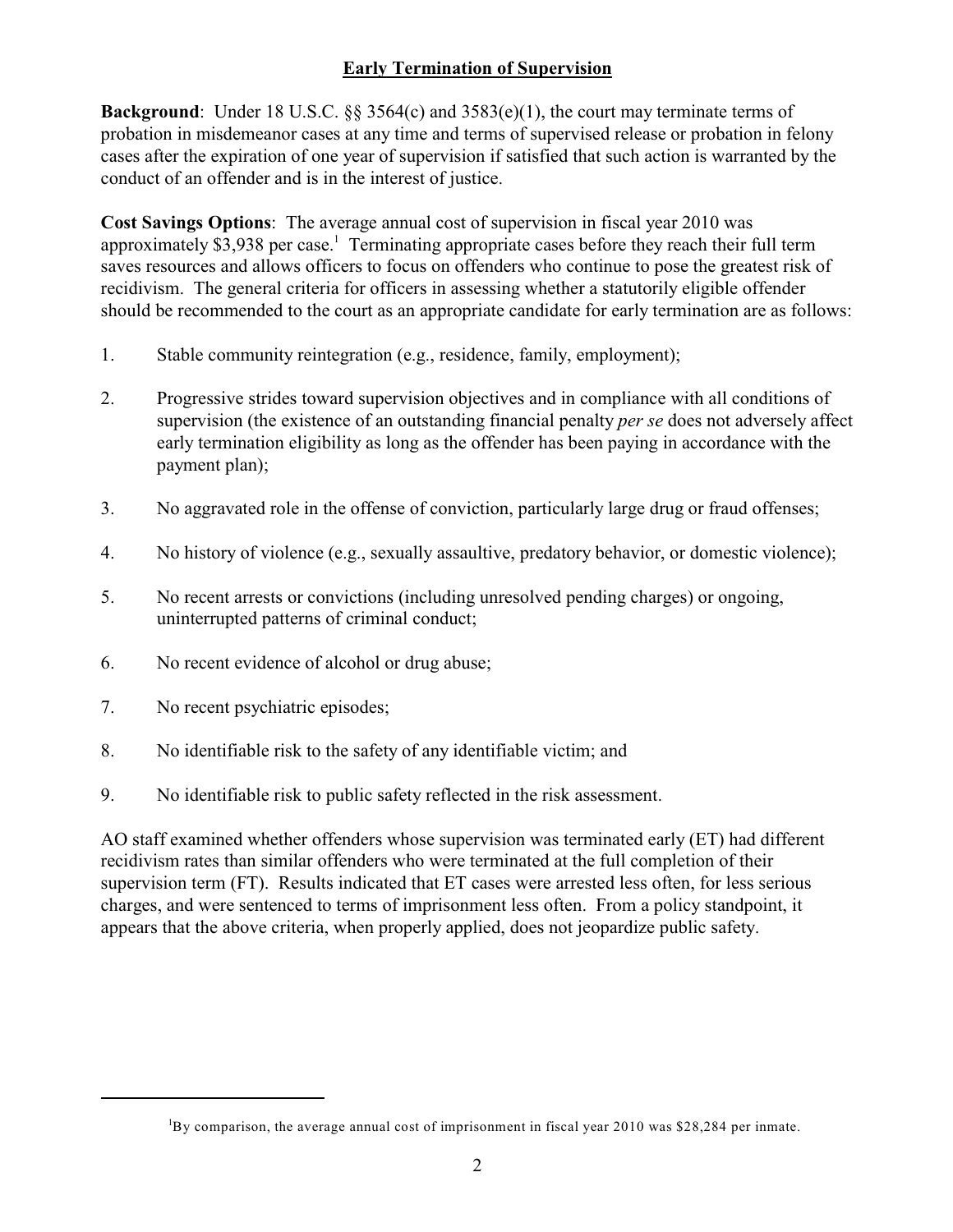## **Location Monitoring Conditions**

**Background**: Under 18 U.S.C. § 3142(c)(1)(B), the court is authorized to order participation in the location monitoring program as a condition of pretrial release. The statute also requires the court to impose electronic monitoring as a condition of pretrial release in any case that involves a minor victim of certain sex offenses. Under 18 U.S.C. § 3563(b)(19), the court is authorized to impose a condition requiring that the probationer remain at his place of residence during non-working hours and, if the court finds it appropriate, that compliance with this condition be monitored by telephonic or electronic signaling devices (including global positioning systems (GPS)). The statute specifies that the home detention and home incarceration components of the program will be used only as an alternative to incarceration. This provision also applies to supervised release per 18 U.S.C. § 3583(d).

**Cost Savings Options**: The court can choose from several location monitoring technologies. Each technology offers distinct advantages, and each carries its own costs (consisting of equipment rental, monitoring time, and labor). Below are several examples of location monitoring technologies.

- 1. Voice Verification System Telephones and automated systems verify a person's presence without traditional electronic monitoring equipment (i.e., no transmitter, receivers, tether) and serves as a cost-effective solution for monitoring compliance. The average daily cost for this technology in fiscal year 2011 was \$1.60.
- 2. Radio Frequency (RF) Technology A person's presence is verified at a location using a transmitter and receiver; 24-hour electronic surveillance designed to alert an officer when a participant leaves a location, returns home late from a pre-approved schedule, or tampers with the equipment. RF only monitors when the transmitter is in range of the receiver, and violations cannot be detected when the participant is out of range. The average daily cost for this technology in fiscal year 2011 was \$3.50.
- 3. Passive GPS Uses satellite tracking to record a participant's location from the time of departure from the residence until return. While home, the GPS monitor downloads the tracking information to the vendor's management system, which plots it into a mapping system for case management purposes. GPS is useful when there is no third party risk and real-time alerts are not needed. The average daily cost for this technology in fiscal year 2011 was approximately \$6.00.
- 4. Active GPS Allows continuous monitoring of a person's movements through an active tracking device, which may contain a GPS receiver, a cellular modem, a radio frequency receiver/dialer, or motion sensor. Appropriate for higher risk cases where an officer's immediate notification of an alert would be sought. The average daily cost for this technology in fiscal year 2011 was approximately \$8.00.
- 5. Hybrid GPS Allows monitoring of a person's movements through a combination of passive, active and RF technology. Officers may choose to utilize "hybrid location monitoring devices" because it offers multiple location monitoring technologies that can increase tracking accuracy in the community through the use of GPS while also better ensuring compliance to a curfew in their home through the use of Radio Frequency (RF)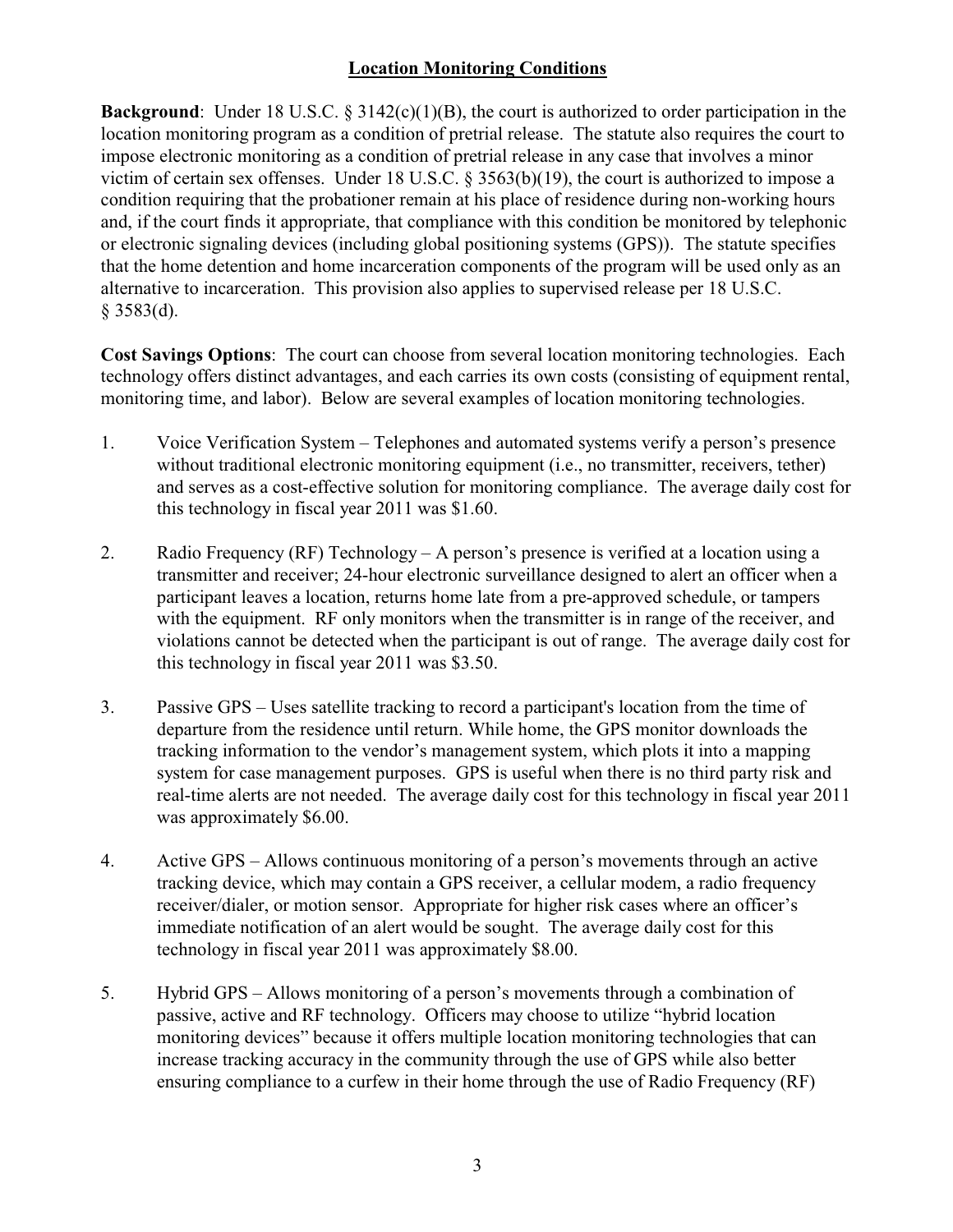technology. The average daily cost for this technology in fiscal year 2011 was approximately \$7.00.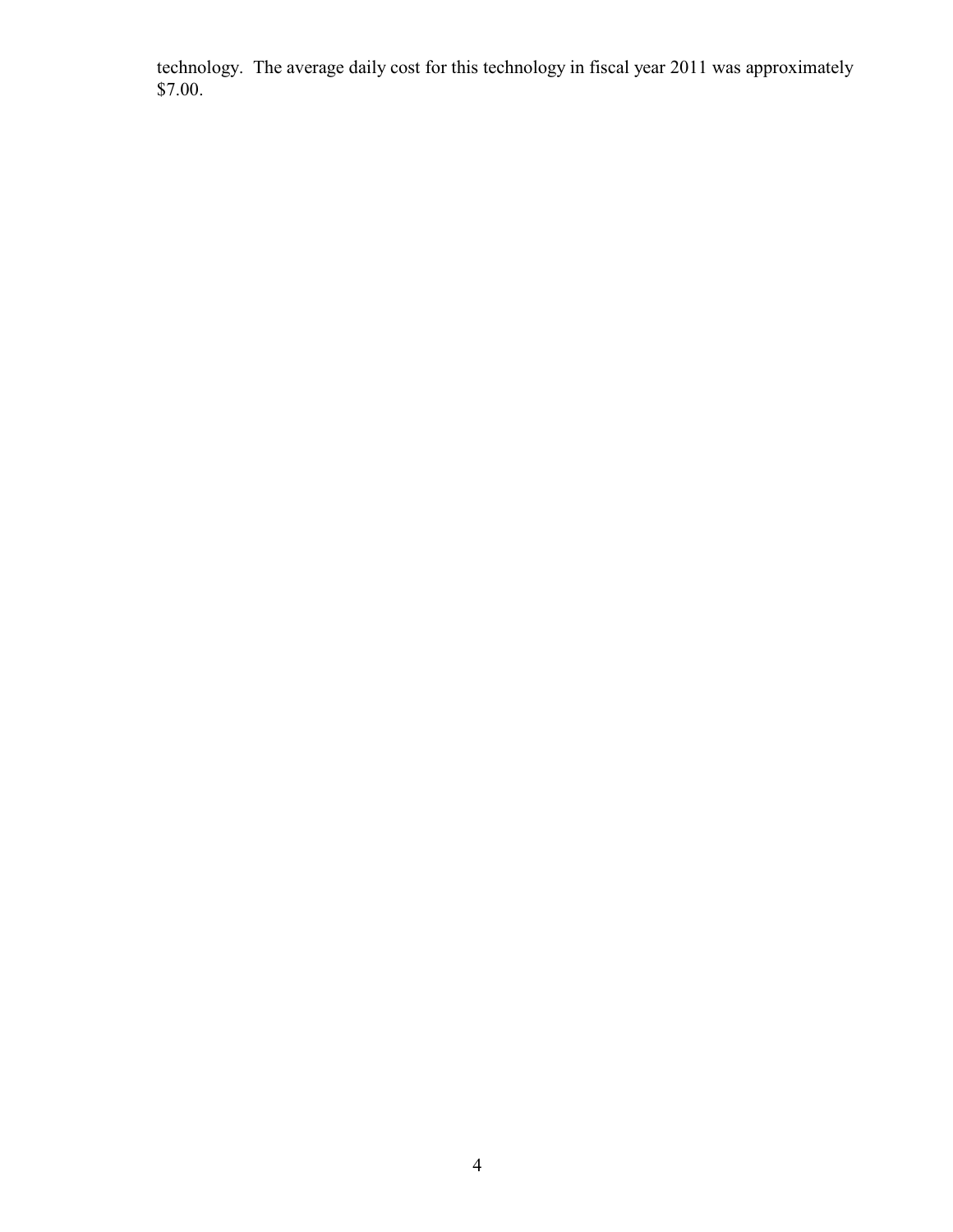In addition to the cost of the technology, LM cases place greater requirements on staff, and therefore require the expenditure of greater salary resources. The table below reflects the average, per case salary costs for officers supervising LM cases (based on the national average salary for officers):

|                          | No LM<br><b>Condition</b> | Voice<br><b>Verification</b> | Radio<br>Frequency | <b>GPS</b> |
|--------------------------|---------------------------|------------------------------|--------------------|------------|
| <b>Pretrial Services</b> | \$1,211                   | \$1,298                      | \$1,492            | \$1637     |
| <b>Probation</b>         | \$1,311                   | \$1,442                      | \$1,705            | \$1,901    |

Judges are encouraged to consider the costs of the technology and staff time when imposing location monitoring conditions.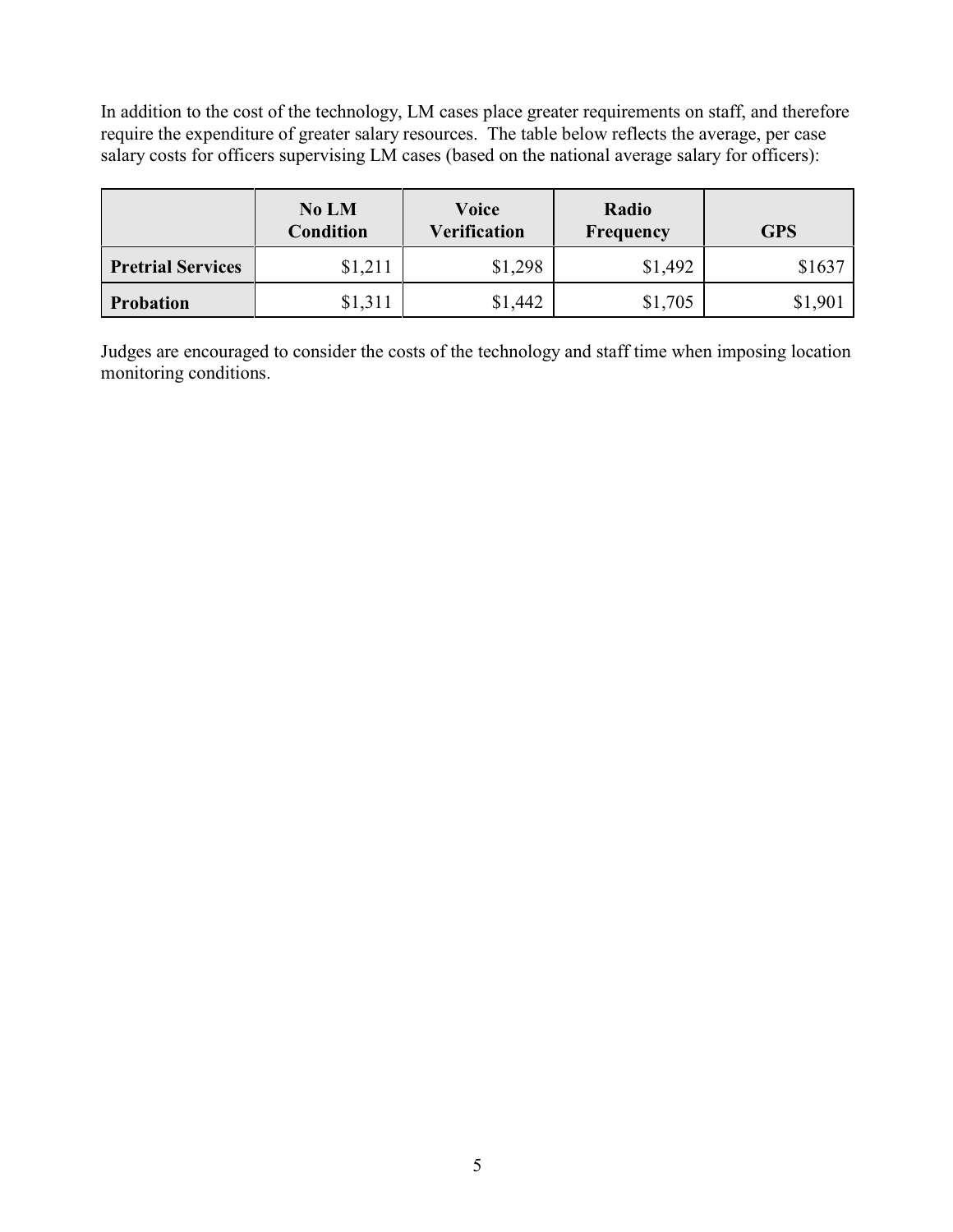### **Imposition and Modification of Special Conditions (Including Treatment)**

**Background**: One of the most well established evidence-based principles is that supervision interventions should be targeted based on the specific risk levels in each case. Often referred to as the "risk principle," this theory recognizes it is imprudent to take a one-size-fits-all approach to supervision and treatment. Resources should be delivered to defendants and offenders at higher risk of noncompliance or recidivism, which is generally measured by actuarial risk assessment instruments.<sup>2</sup> It is through intervention in higher risk cases that courts and officers efficiently further the goal of public safety during the period of supervision and beyond.

**Cost Savings Options**: Since 2005 the cost of providing treatment services (substance abuse, mental health, and sex offender) to defendants and offenders under federal supervision has risen by nearly 60 percent. Typically, these services are provided by vendors in the community under agreements with the local probation and pretrial services offices and paid from decentralized judiciary funds. In fiscal year 2010, for example, a total of \$109,958,412 was spent on these services at an average cost of \$1,251 per client.

The tables below summarize data reported by probation and pretrial services offices for fiscal year 2010. The costs shown in the table represent average expenditures per client for some of the most common types of treatment used to satisfy a special condition for substance abuse, mental health, or sex offender treatment.

| <b>Substance Abuse Treatment</b>                   | <b>Average Spending Per Client</b> |
|----------------------------------------------------|------------------------------------|
| Individual Counseling                              | \$497                              |
| Group Counseling <sup>3</sup>                      | \$707                              |
| Manualized Cognitive Behavioral Group <sup>4</sup> | S 779                              |
| Short-term Residential                             | \$4,025                            |
| Long-term Residential                              | \$7,572                            |

 $R$  Risk assessment instruments are highly structured assessment instruments where the individual items are assigned numerical weights, combined in some mechanical way, and the scores are related to criminal behavior. The primary instruments used by the federal pretrial services and probation system are the Pretrial Services Risk Assessment, the Risk Prediction Index, and the Post Conviction Risk Assessment.

 $3$ While the average spent per client on group counseling is more than the average spent on individual counseling, it should be noted that group counseling sessions generally occur with greater frequency and over a longer period of time.

<sup>&</sup>lt;sup>4</sup>Research shows that cognitive behavioral group treatment is among the most successful interventions with substance-dependent offenders. (Note: D.B. Wilson, L.A. Bouffard, and D.L. McKenzie, "A Quantitative Review of Structured Group-Oriented Cognitive-Behavioral Programs for Offenders," Criminal Justice and Behavior, Vol. 32, No. 2, pp. 172-204, 2005.) When and where available, this should be the default choice of treatment for substancedependent offenders. *See also*, *Guide to Judiciary Policy*, Volume 8, Part E, Chapter 5, §550.20.60(b).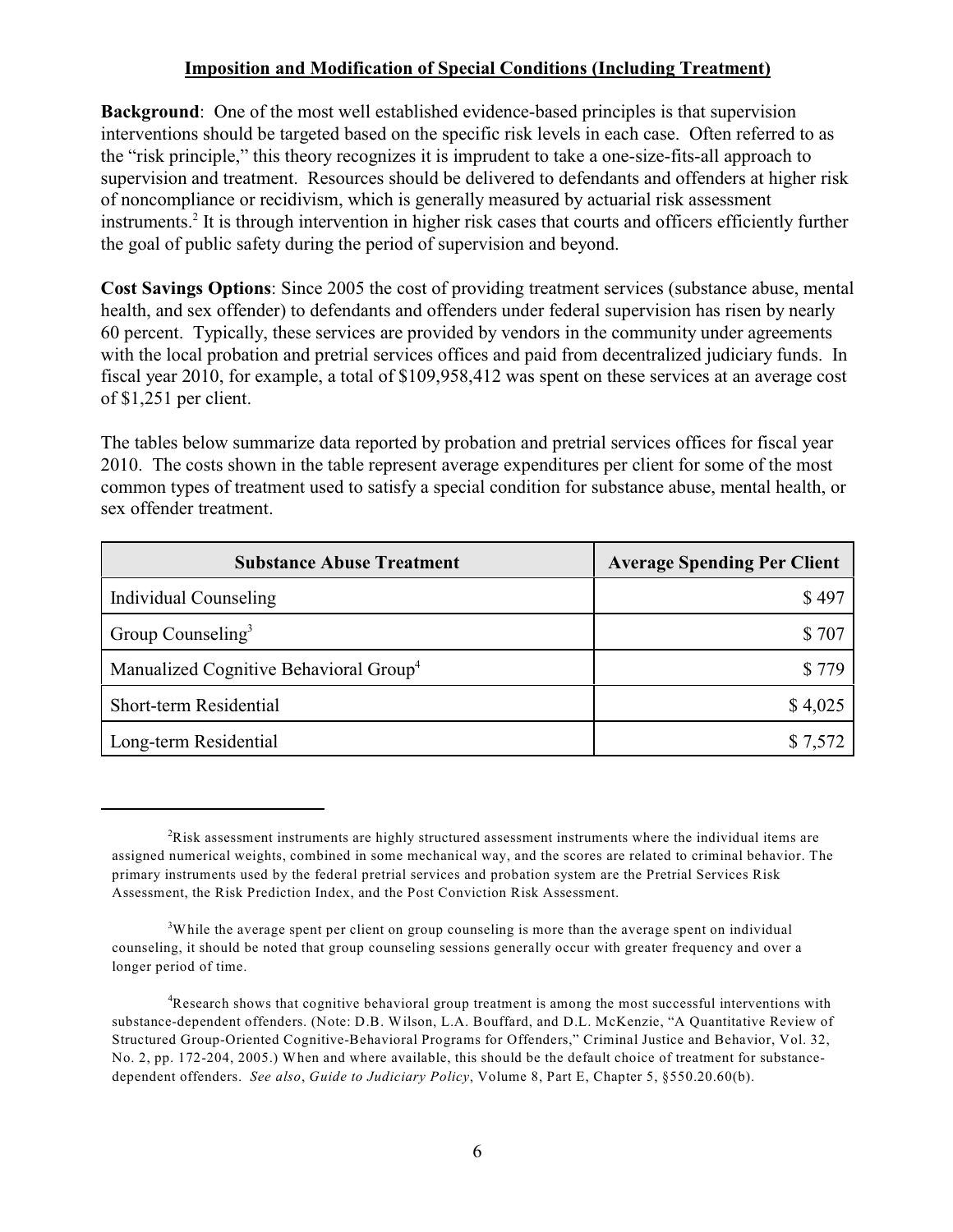| <b>Mental Health Treatment</b> | <b>Average Spending Per Client</b> |
|--------------------------------|------------------------------------|
| Individual Counseling          | \$1,040                            |
| <b>Group Counseling</b>        | \$675                              |
| Cognitive Behavioral Group     | \$ 590                             |

| <b>Sex Offender Treatment</b>                           | <b>Average Spending Per Client</b> |
|---------------------------------------------------------|------------------------------------|
| Individual (pretrial)                                   | \$842                              |
| Individual (post conviction)                            | \$1,410                            |
| Group (pretrial)                                        | \$1,210                            |
| Group (post conviction)                                 | \$1,623                            |
| Physiological Measures (Plethysmograph, Polygraph, VRT) | \$ 383                             |